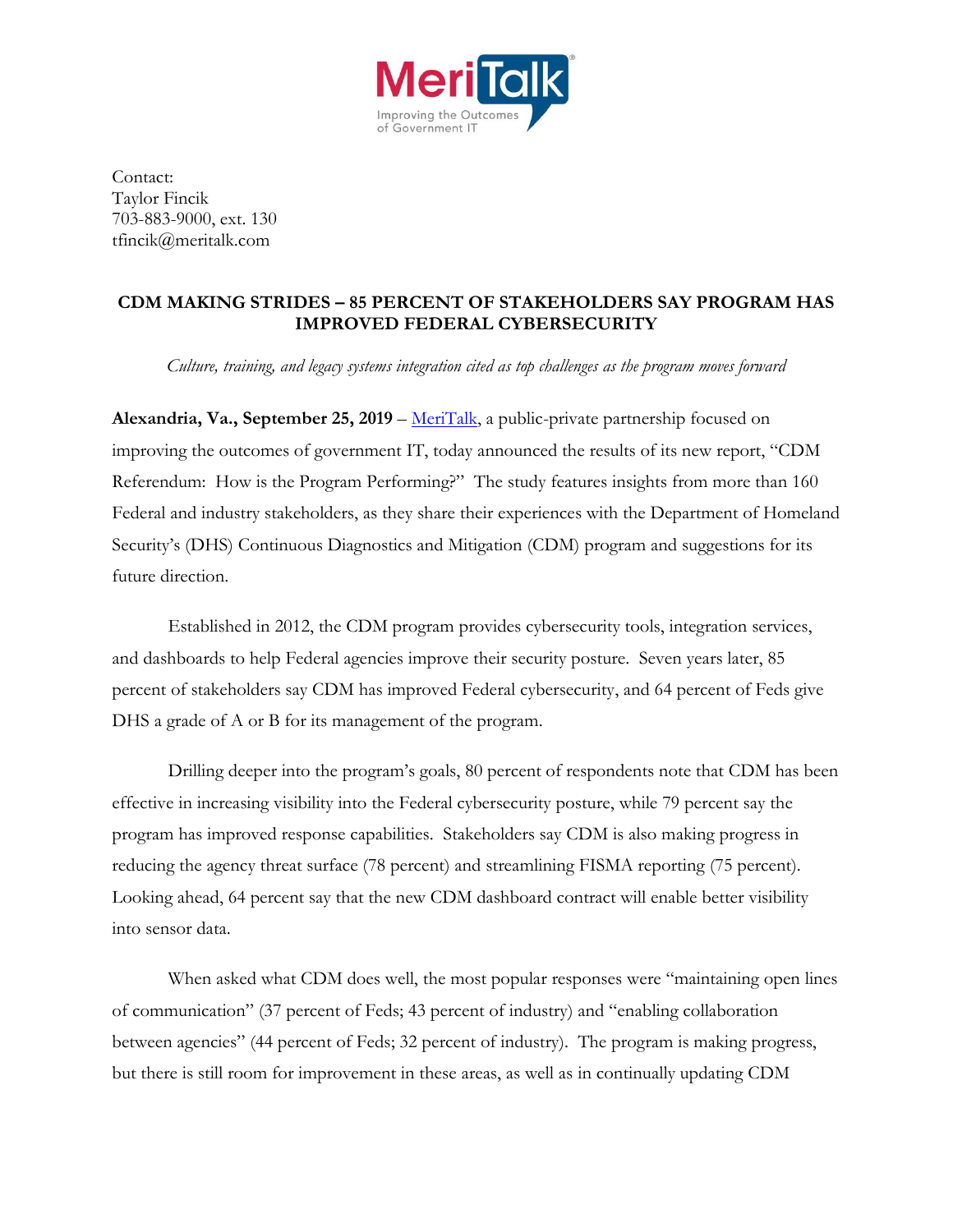guidance, encouraging public/private partnerships, driving timely adoption, and adapting to agency feedback.

"While this study demonstrates we have made important progress in improving Federal cybersecurity, cultural and training challenges remain obstacles to full CDM adoption and integration," says Congressman Gerry Connolly (D-VA). "As cyber attackers continue to target the Federal government, CDM is a critical tool in protecting our IT systems. It must become a priority for senior IT leadership."

"The data revealed in this study reaffirms the need to support CDM's sustained success, so our nation's cybersecurity posture can continue reaping the benefits it's provided to our Federal networks over the past seven years," says Congressman John Ratcliffe (R-TX.). "This is why I've teamed up with my colleagues on both sides of the aisle to advance legislation that will make CDM permanent and expand its reach, as we continue using it as a critical tool to combat growing cyber threats in the years to come."

CDM's biggest challenges are culture (59 percent), training IT and security staff (54 percent), and difficulty integrating legacy systems (48 percent). The same issues topped the list of agency CDM challenges in MeriTalk's 2014 "CDM: Under the Hood" study. Survey respondents also cite early adoption roadblocks, with 64 percent saying CDM is rolling out too slowly. Budget is also a concern, with just 27 percent of Feds saying their agency can maintain CDM progress with current budget allocations.

"We are aware of the survey results and appreciate all efforts to encourage the use of the CDM program, which is a key component of our efforts to secure and defend the Federal government's information technology against advanced cyber threats," says a CISA official.

"How do you spell Federal Cybersecurity? It's CDM," says Steve O'Keeffe, founder, MeriTalk. "Federal agencies and industry say the program's making great strides – but also provide critical feedback to CISA at DHS as well as appropriators and legislators on the Hill. Listening to the community makes CDM stronger – which improves Uncle Sam's cybersecurity."